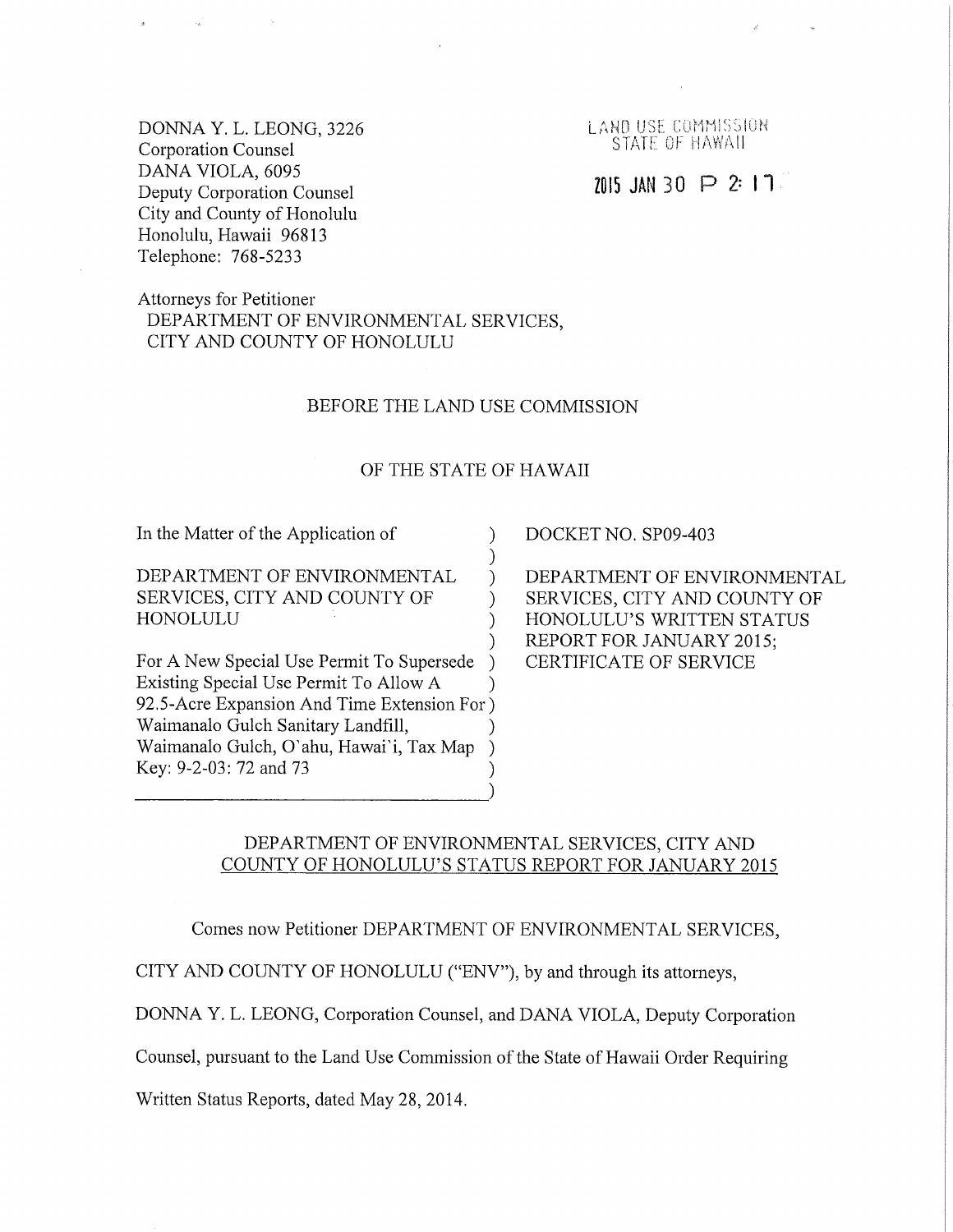ENV represents that the new Managing Director Designate, Roy Amemiya, has formed a committee to work on a proposal to present to the Ko Olina Community Association, Maile Shimabukuro, and Colleen Hanabusa with the purpose of negotiating a joint recommendation to present to the City and County Planning Commission relating to County Special Use Permit File No. 2008/SUP-2.

DATED: Honolulu, Hawaii, January 30, 2015.

DONNA Y. L. LEONG Corporation Counsel

 $\n **By**  $\overbrace{}$  **BAMA WOT A**$ 

DANA VIOLA Deputy Corporation Counsel Attorneys for Petitioner DEPARTMENT OF ENVIRONMENTAL SERVICES, CITY AND COUNTY OF HONOLULU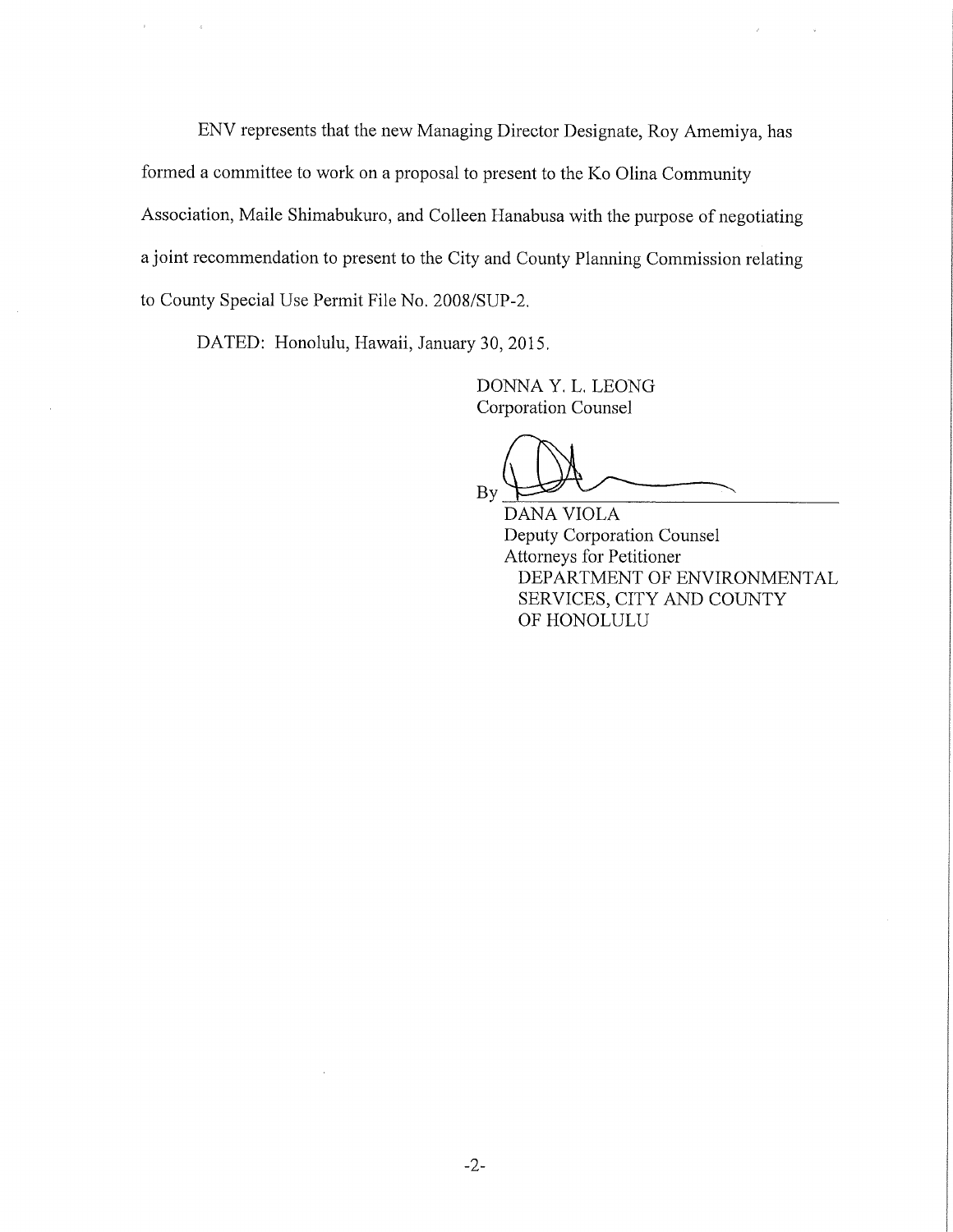### BEFORE THE LAND USE COMMISSION OF THE STATE OF HAWAII

### STATE OF HAWAII

In the Matter of the Application of DEPARTMENT OF ENVIRONMENTAL SERVICES, CITY AND COUNTY OF HONOLULU ) ) ) For A New Special Use Permit To Supersede Existing Special Use Permit To Allow A 92.5-Acre Expansion And Time Extension For Waimanalo Gulch Sanitary Landfill, Waimanalo Gulch, O'ahu, Hawai'i, Tax Map Key: 9-2-03:72 and 73 ) ) ) ) ) ) ) ) ) ) DOCKET NO. SP09-403

CERTIFICATE OF SERVICE

### CERTIFICATE OF SERVICE

### I HEREBY CERTIFY THAT A COPY OF THE DEPARTMENT OF

### ENVIRONMENTAL SERVICES, CITY AND COUNTY OF HONOLULU'S

### WRITTEN STATUS REPORT FOR JANUARY 2015 was duly served by either

hand-delivery or U. S. Mail, postage prepaid, by certified mail, return receipt requested,

to the following on the date below, addressed as follows:

Delivery Mail

X

Leo Asuncion, Acting Director Office of Planning P. O. Box 2359 Honolulu, Hawaii 96804-2359

Brian Yee, Esq. Deputy Attorney General Hale Auhau, Third Floor 425 Queen Street Honolulu, Hawaii 96813 X